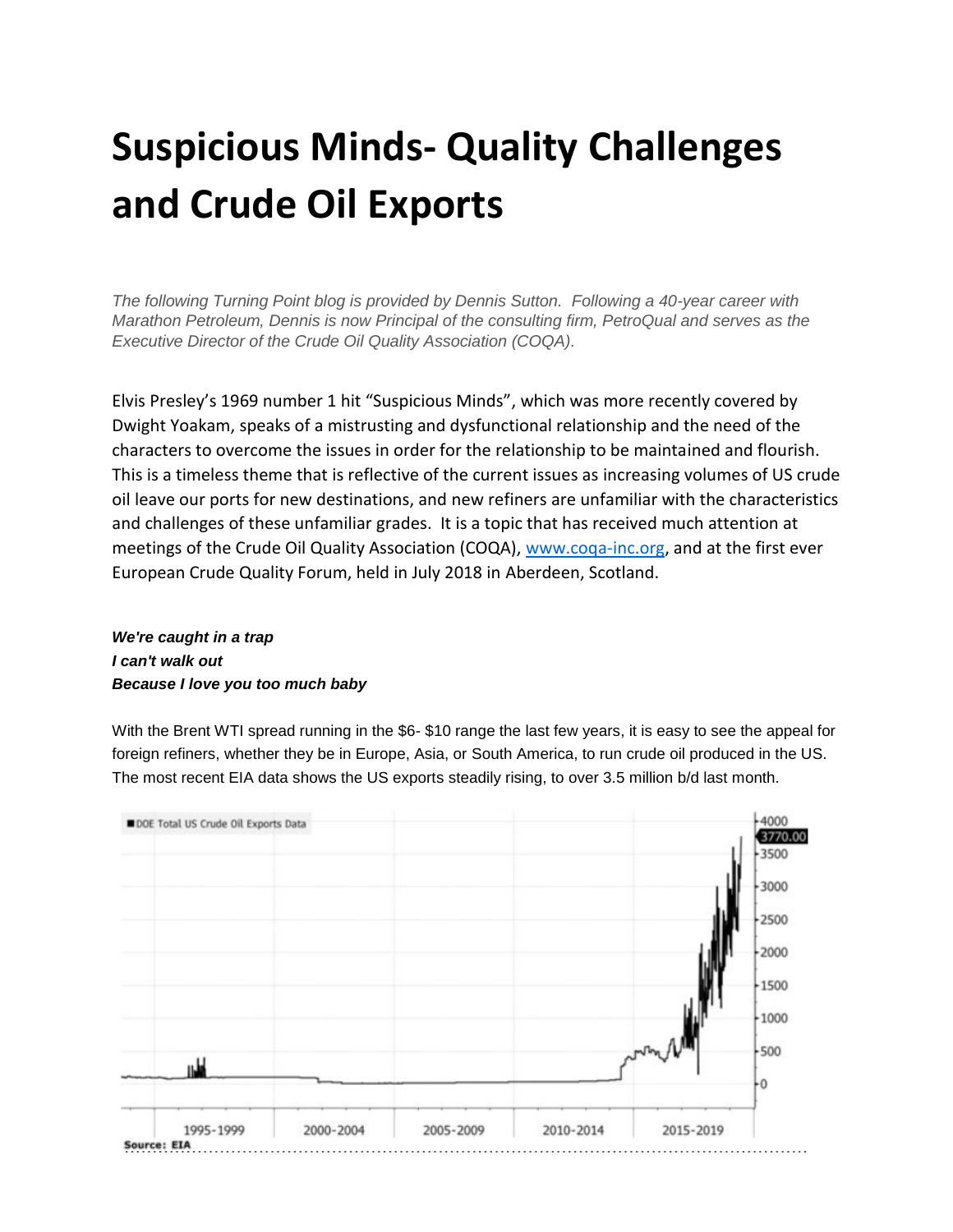While the price is appealing and transaction prices quite transparent, readily available and well publicized, the quality characteristics of this material are more obscure and less well understood.

In the case of finished petroleum products, e.g. gasoline, and diesel fuel, there are very comprehensive, well- defined specifications, upon which the material is traded. Certificates of analysis are part of the transaction and both buyer and seller know exactly what they are transferring.

In contrast, crude oil is a raw material and tends to have very minimal specifications. Some crude oil contracts may have as little as "Normal Export Quality" in the quality section. Often times, the quality language includes specs for API gravity, sulfur, and BS&W, and a general statement about "no deleterious material" that is intended to broadly address things that "shouldn't" be in crude oil. Only rarely do crude oil contracts include specifications for parameters such as the metals content, or the yield distribution.

There are however a few grades that have more comprehensive specifications. LLS has had comprehensive specs, including metals, and boiling range distribution, for about 20 years. Drawing on this success, the COQA worked with CME/NYMEX for about a decade in developing the WTI- Cushing specs that were announced in December 2017,

[https://www.cmegroup.com/content/dam/cmegroup/notices/ser/2017/12/SER-8050.pdf,](https://www.cmegroup.com/content/dam/cmegroup/notices/ser/2017/12/SER-8050.pdf) and became effective at the beginning of this year.

Even with WTI, there are different specs set by different groups, resulting in additional confusion. As discussed above, the CME/NYMEX WTI specs are at Cushing, OK. CME has also set WTI specs at Houston and the Intercontinental Exchange (ICE) has published specs that reference Magellan's pipeline specs for BridgeTex and Longhorn.

|                            | <b>CME's WTI-</b> | <b>CME's WTI-</b> | <b>ICE's Permian</b> |
|----------------------------|-------------------|-------------------|----------------------|
|                            | <b>Cushing</b>    | <b>Houston</b>    | WTI (Houston)        |
| <b>API Gravity</b>         | 37-42             | $40 - 44$         | 36-44                |
| Sulfur, wt %               | 0.42% or less     | 0.275% or less    | $< 0.45\%$           |
| RVP, psi                   | < 9.5             | < 9.5             | $5 - 9.5$            |
| <b>MicroCarbon Residue</b> | 2.40% or less     | 2.40% or less     |                      |
| (MCR), wt %                |                   |                   |                      |
| <b>Total Acid Number</b>   | $0.28$ mg KOH/g   | $0.28$ mg KOH/g   |                      |
| (TAN)                      | or less           | or less           |                      |
| Nickel, wt ppm             | 8 ppm or less     | 4 ppm or less     |                      |
| Vanadium, wt ppm           | 15 ppm or less    | 4 ppm or less     |                      |
| <b>HTSD: Light Ends</b>    | Not more than     |                   |                      |
| $< 220°$ F                 | 19 wt %           |                   |                      |
| HTSD: 50% point, °F        | 470°F-570°F       |                   |                      |
| <b>HTSD: Vacuum Resid</b>  | Not more than     |                   |                      |
| $>1020°$ F                 | 16 wt %           |                   |                      |

A summary of the different quality specifications (for the relevant properties) is as follows:

It is quickly apparent that they are not identical.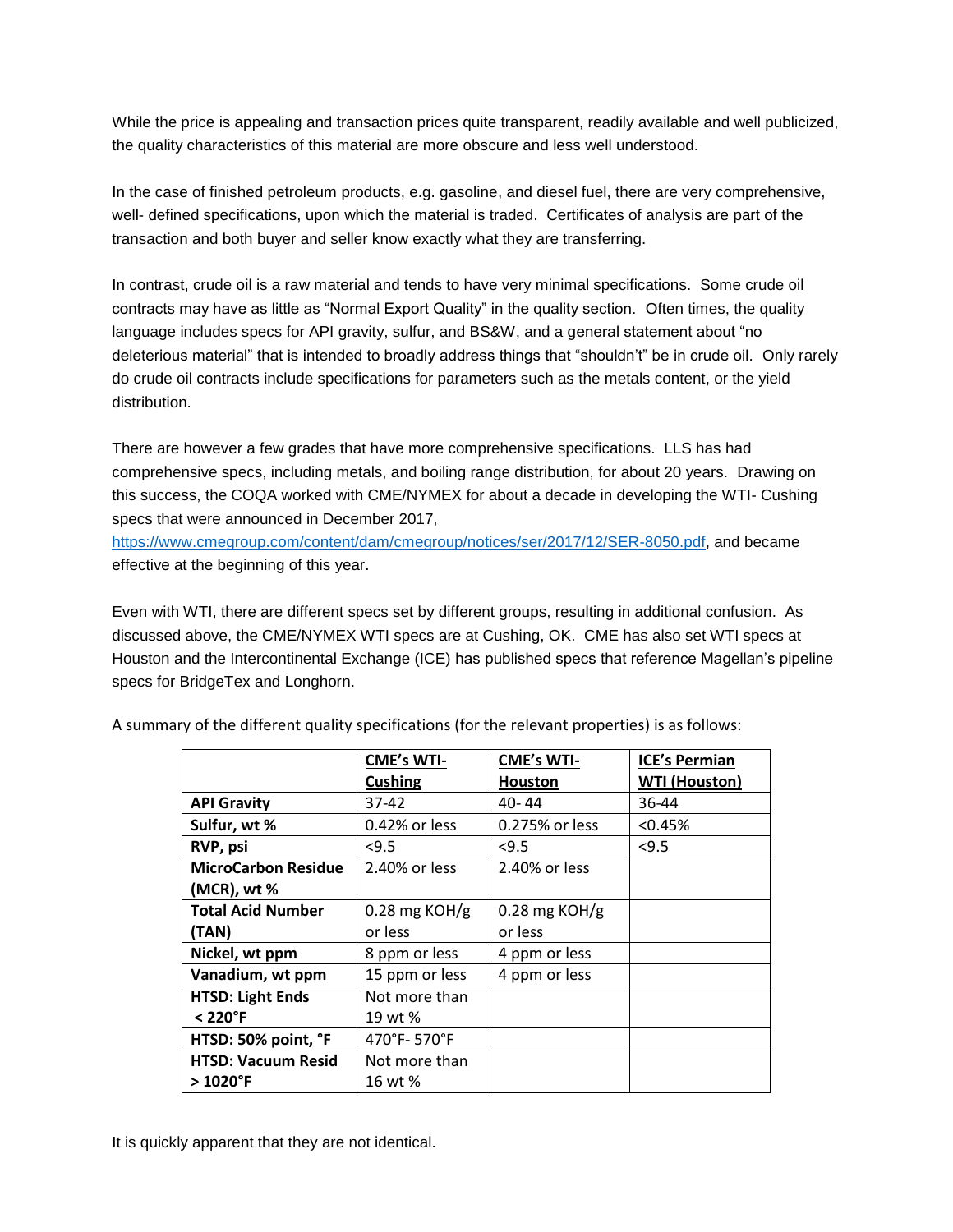While many have called for better specs, crude oil traders, who are motivated by economic opportunities, generally are not inclined towards adding quality specifications to contracts as it can limit their flexibility in trading. In contrast, refiners are the ones tasked with transforming the raw crude oil into on spec finished products, while prioritizing environmental and safety concerns, together with smooth, ratable operations. Thus, refiners are much more risk averse when it comes to running new crudes at their facilities. Refiners will therefore push for more comprehensive specifications and more information prior to running the new crude.

Another challenge for refiners tasked with processing "new" US export grade crudes is that crude names can be confusing. In contrast to chemical compounds that have globally accepted, unique and systematic names, crude oil names convey little definitive information. For example, Arab Heavy is about 29 API, while Tia Juana Heavy is 11 API. West Texas Intermediate (WTI) and Light Louisiana Sweet (LLS) are both about 40 API though one is called Light and one Intermediate.

So, with growing US export volumes, less than comprehensive specifications, non-uniform WTI specs, and imprecise names, it's no surprise that foreign buyers may find the price appealing but have expressed reluctance and concern over the quality of what they receive. Add to that, another factor…

## *Here we go again Asking where I've been*

Usually when purchasing crude oil, it is not necessary to probe as to how the crude was produced and transported, prior to its arrival at the refinery. However, with the complex midstream networks and blending in the US, this is indeed a concern and worth the effort to understand. For example, is WTI- Midland, the same as WTI- Cushing or WTI- Houston?

Familiarity with the pipeline systems is imperative in understanding quality characteristics. For example, the Cushing terminal now has close to 100 million barrels of capacity, and at least 9 incoming crude lines. Crude oil from Canada, Colorado, North Dakota, Kansas, Oklahoma, and (yes) Texas, can potentially be blended into WTI at Cushing.

When crude oil is blended to only API gravity and sulfur specifications, it gives rise to "dumbbell" crudes, that are rich is the less expensive light naphtha and the heavy vacuum resid components. The addition of the new, more comprehensive, CME/NYMEX specs will help preclude this, providing greater clarity to the buyer. A recent COQA presentation by Hillary Stevenson, titled "Cushing Infrastructure, Prices, and Quality" provides detailed information on Cushing. [https://www.coqa-inc.org/docs/default-source/oklahoma-city-2019/053019](https://www.coqa-inc.org/docs/default-source/oklahoma-city-2019/053019-stevenson-cushing-infrastructure-price-quality.pdf?sfvrsn=b9994bbb_2) [stevenson-cushing-infrastructure-price-quality.pdf?sfvrsn=b9994bbb\\_2](https://www.coqa-inc.org/docs/default-source/oklahoma-city-2019/053019-stevenson-cushing-infrastructure-price-quality.pdf?sfvrsn=b9994bbb_2)

To emphasize the handling differences between finished petroleum products and raw crude oil, with finished products the delivery of on-spec product demands that there be no compromises to quality in the transmission system. Thus, there are dedicated tanks for each grade of product and any pipeline interfaces are cut out, and returned to the refinery for reprocessing. With crude oil, tanks cannot be segregated for only one grade but are used for "similar" grades. Pipeline interfaces between two dissimilar crude grades are not removed. Instead midpoint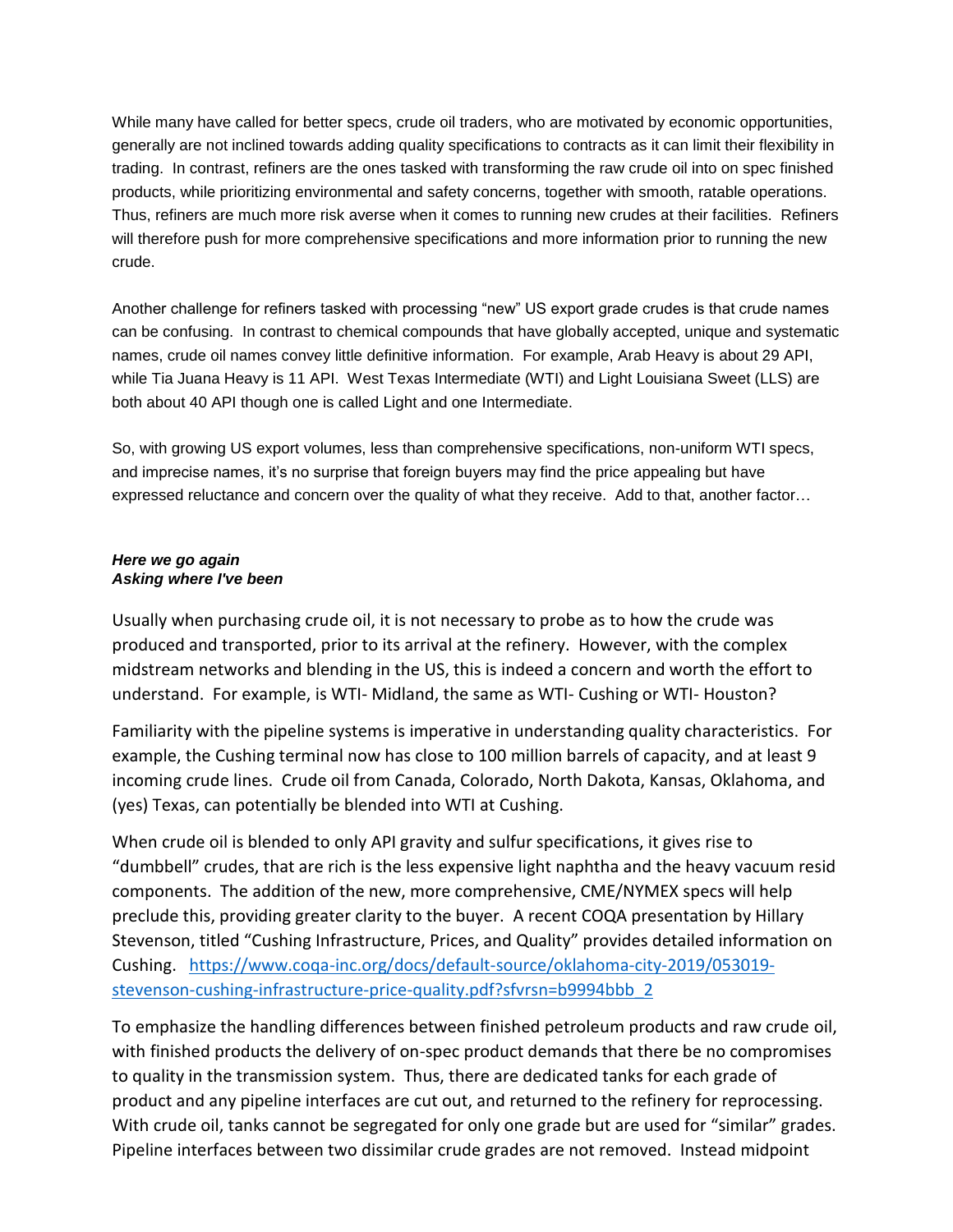cuts are made. Both of these factors lead to some commingling of crude batches as they move from source to receipt point. Depending on batch sizes, tankage constraints, and number of terminal break outs, this commingling can significantly affect delivered quality.

*Why can't you see What you're doing to me When you don't believe a word I say?*

Two recent, highly publicized crude quality incidents have created additional alarm about the quality of US crude exports.

Just a few months ago, Bloomberg reported that South Korean refiners had rejected two cargoes of US crude due to unacceptably high levels of oxygenates. The crude in question was Eagle Ford, a light, tight oil crude produced in Texas and moved to the Texas coast for loading on ships. Some reports even used the pejorative term "infected" to refer to the crude. While parties involved are understandably reluctant to address details of the situation, a few things are clear. "Oxygenates" refer to a class of compounds containing oxygen and are not naturally occurring in crude oil. Thus, they had to be introduced into the crude through the handling or transportation of the crude oil from production point to receipt point. Without knowing details, one can only speculate that the oxygenate in question was ethanol, a common blending component in gasoline. Eagle Ford is a well-established crude grade, processed for over a decade and this is the first reported incidence of this issue. Thus, it is not a systemic issue, but the impact on buyers is significant.

Another recent crude quality incident that received worldwide attention was the Russian Urals crude that was found to have up to 200 ppm organic chlorides, resulting in pipeline stoppage, and containment issues. Similar to oxygenates, organic chlorides are not naturally occurring in crude oil. Normally, chemical analyses on crude will yield <1 ppm of organic chlorides. These compounds, such as chloroform, carbon tetrachloride, and tetrachloroethylene, are often used as cleaning solvents and dewaxers. While inorganic chlorides, i.e. salts, are separated and go into the water phase in the refinery's desalter, the organic chlorides remain soluble in the crude, are carried into the main distillation unit, and form HCL, resulting in significant corrosion. Again, details are limited but this too is a one-time episode, and not reflective of the overall quality of Urals crude. There have been similar incidents involving North American crudes in the past. While this incident did not involve US crude, it further exacerbated concerns about crude quality.

*We can't go on together With suspicious minds And we can't build our dreams On suspicious minds*

While crude oil quality is often overlooked, at least until something negative happens, it is certainly important for optimal refinery operations. Thus, what can be done to build a better path forward?